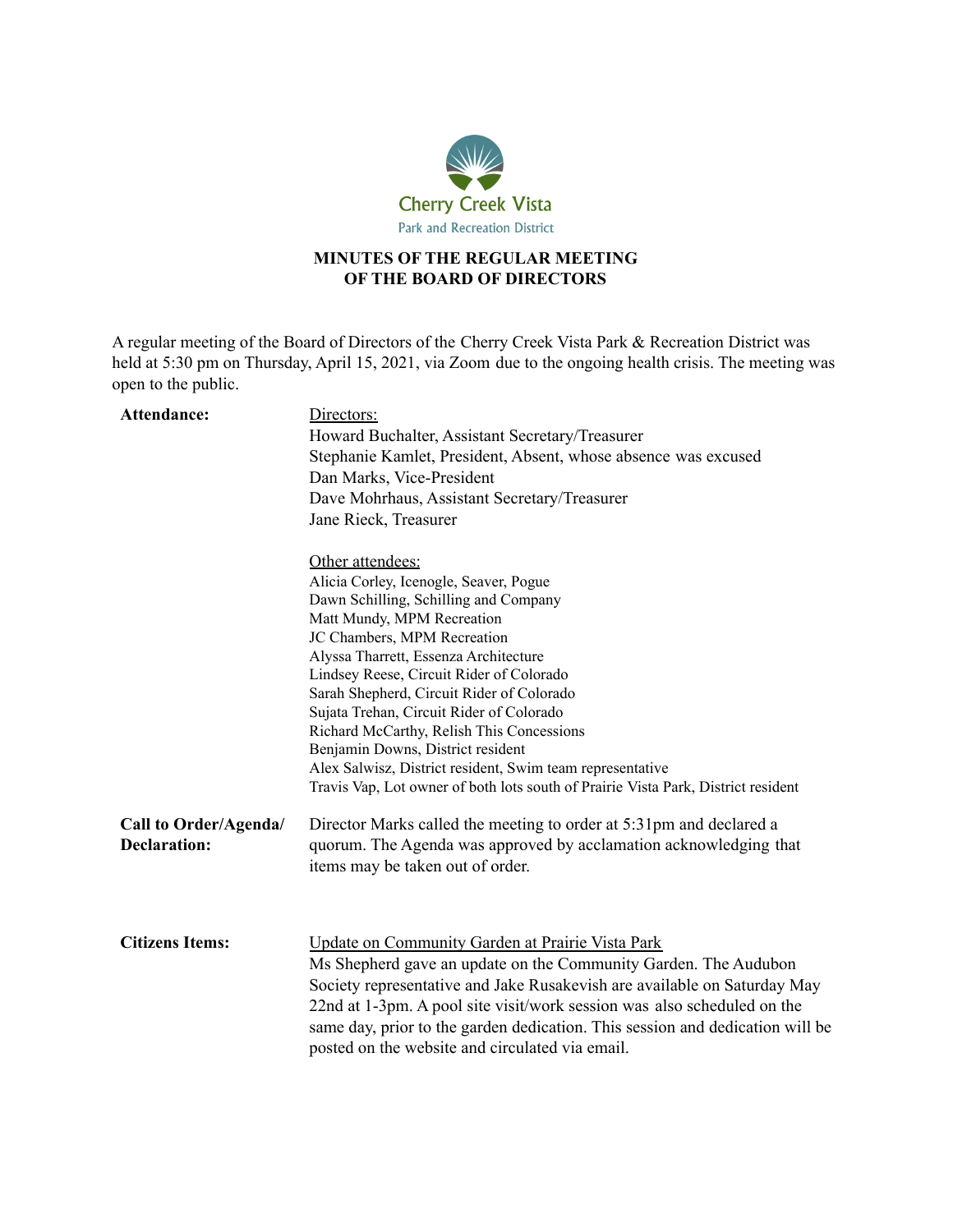|                                       | <b>Input regarding Sunset Park Tennis Backstop</b><br>Ms. Shepherd gave an update on the tennis backstop. Discussion followed.<br>Upon motion by Director Marks and seconded by Director Mohrhaus the<br>Board voted 4-0 to remove the tennis backstop. Don Lindley's estimate to<br>remove the backstop was accepted.                      |
|---------------------------------------|---------------------------------------------------------------------------------------------------------------------------------------------------------------------------------------------------------------------------------------------------------------------------------------------------------------------------------------------|
|                                       | Tennis Court input<br>Ms. Shepherd gave an update on the tennis court usage issue by USTA and<br>resident concerns with USTA using all the courts on Sunday afternoons, as<br>well as scheduling conflicts. The website has just been updated with tennis<br>availability calendars to avoid this issue in the future.                      |
| <b>Legal Items:</b>                   | Consider Colorado Landscape Solutions contract for brick repair<br>Ms. Shepherd shared the contract, and confirmed the additional year of<br>warranty for the brick workmanship. Discussion followed.                                                                                                                                       |
|                                       | Upon motion by Director Rieck and seconded by Director Buchalter the<br>Board voted 4-0 to approve the Contract as presented with one amendment<br>regarding retainage being released up to 10% of the retained contract, as<br>recommended by Ms. Schilling.                                                                               |
|                                       | Owner's Representatives contract for brick fence project<br>Ms. Shepherd gave an update on the contracts from Root Partnership and<br>Center Management Group. Discussion followed.                                                                                                                                                         |
|                                       | Upon motion by Director Buchalter and seconded by Director Rieck the<br>Board voted 4-0 to accept the Contract from Root Partnership.                                                                                                                                                                                                       |
|                                       | Lakeview Park Cell Tower Referral Discussion<br>Ms. Corley gave an update on this County referral. The plans seemed to<br>align with the contracted exhibit as approved by the Board, except for one<br>detail. Discussion followed. The Board directed Ms. Corley look into the<br>change to confirm no referral response would be needed. |
|                                       | State and County health guidelines related to COVID-19<br>Ms. Corley gave an update on the new Covid dial for Arapahoe County,<br>which will go to Blue level on April 15, then to Level Clear on May 15th if<br>trends continue. Level Clear will permit full pool capacity. Discussion<br>followed.                                       |
| <b>Operations and</b><br>maintenance: | Pool operations, swim team and schedule<br>Mr. Chambers and Mr. Mundy gave an update regarding pool operations.<br>Discussion followed.                                                                                                                                                                                                     |
|                                       | Ms. Salwisz gave an update regarding swim team membership: 123 people<br>have registered for swim team so far, with the potential for an additional 60<br>registrations.                                                                                                                                                                    |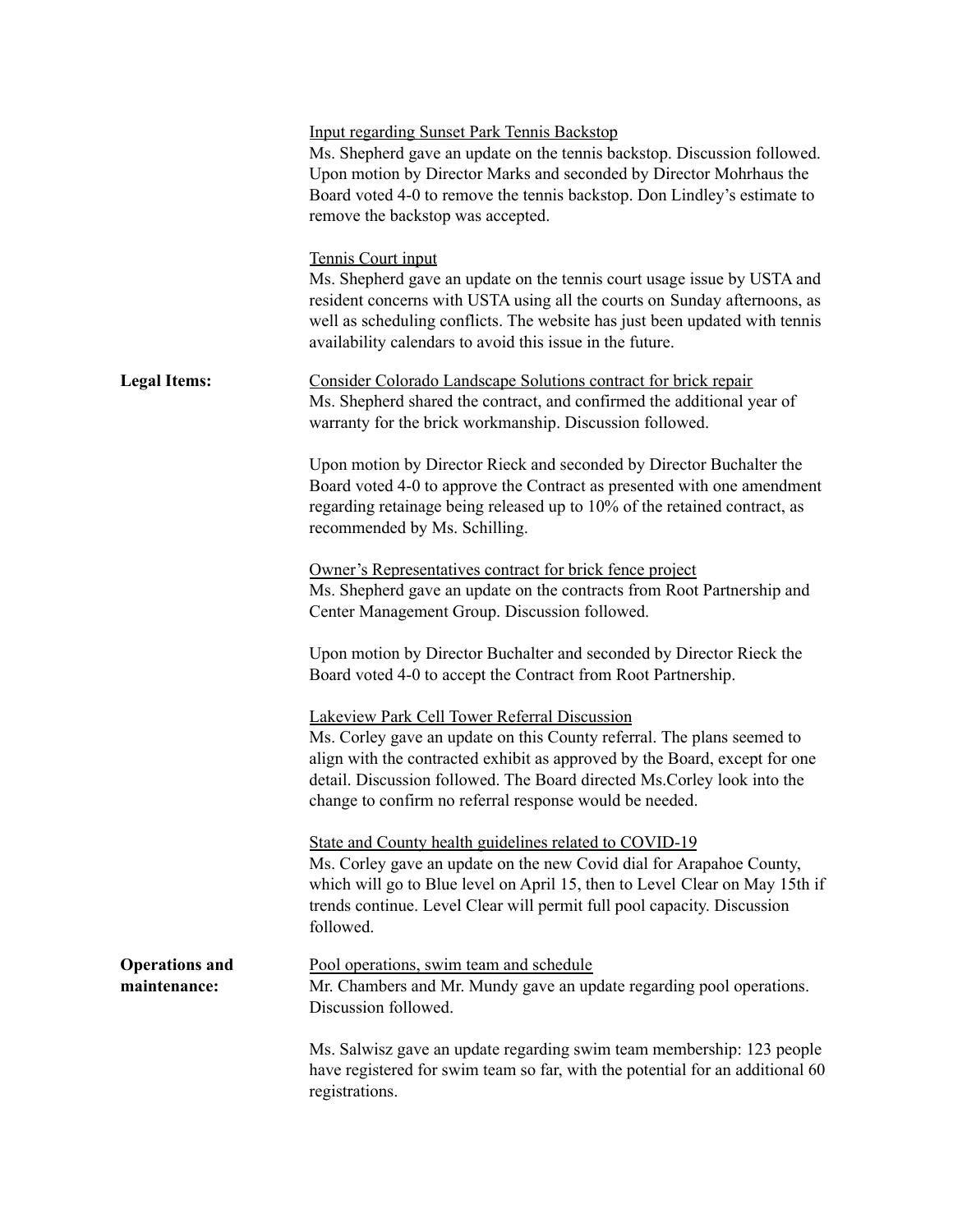Mr. Chambers presented the proposed Pool hours for 2021. Discussion followed. Ms. Schilling shared the Pool Budget. Discussion followed.

Upon motion by Director Rieck and seconded by Director Marks the Board voted 4-0 to accept MPM's recommended hours as presented for 2021 Pool Hours and directed Circuit Rider of Colorado and MPM Recrewation to open registration via CivicRec accordingly.

The Board will revisit and review pool hours in May 2021.

Ms. Reese shared the sign up guide that will be posted on the website to help users sign up via CivicRec.

Rich McCarthy from Snack Shack discussed opening the area for this pool season. He presented the same contract as in the 2019 season, as the Snack Shack was not able to open in the 2020 summer.

Upon a motion by Director Marks, with a second by Director Buchalter, the Board voted 4-0 to approve the Relish This! contract for the 2021 season, pending the Level Clear dial being achieved.

## Essenza presentation

Alyssa Tharrett discussed scheduling an in person meeting to review the materials and finishes selection for the pool on May 22, 2021 from 12-1pm.

Ms. Tharrett gave an overview of potential salvage items that could be reused. The shade sails and the shade structure over the picnic table were the best options. The Board would like to keep the picnic tables and the clear cover over the picnic tables for use at another location. Ms. Shepherd was directed to request estimates for reinstalling the cover at other potential locations.

Prairie Vista Park perennial plantings The Board reviewed the work order for perennial re-planting of all the plants that need to be replaced at Prairie Vista park.

Upon motion by Director Rieck and seconded by Director Marks, the Board voted 4-0 to approve the perennial plant work order with JBK, as presented.

## Landscape report

Reg Craigo, of JBK Landscape, presented the landscape report to the Board. Irrigation review will be occurring soon and aeration.

**Financial Matters:** Claims for period ending April 30, 2021 Ms. Schilling presented the April claims.